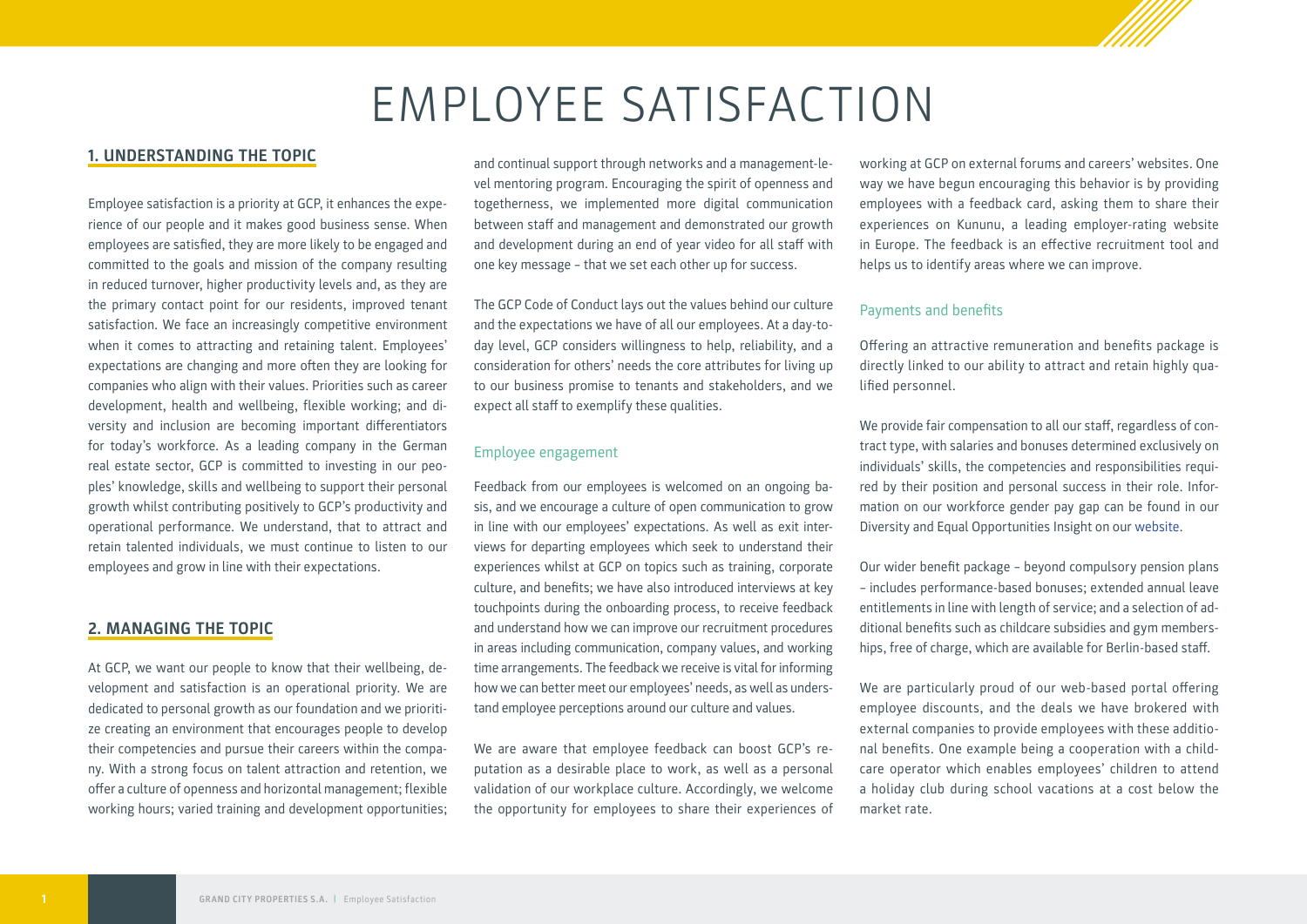

### **3. PERFORMANCE**

885

EMPLOYEES (2020: 940)

### **Long-term Goals and 2021 Performance**

To guide the implementation of our sustainability strategy and track our progress developed a long-term goal to be among the top 10 most attractive employers in the residential real estate sector by 2030.

There are several key figures' which we track on a yearly basis to monitor our performance and contribute to our long-term goals:

| our progress, we have                                   | 2021 Targets                                                                                                     | <b>Status</b>                                                                                       | <b>Progress</b>                                                                                                                                                                                                                                                                                                                                                                                                                                                               |
|---------------------------------------------------------|------------------------------------------------------------------------------------------------------------------|-----------------------------------------------------------------------------------------------------|-------------------------------------------------------------------------------------------------------------------------------------------------------------------------------------------------------------------------------------------------------------------------------------------------------------------------------------------------------------------------------------------------------------------------------------------------------------------------------|
| nployers in the German<br>onitor our performance<br>77% | Be among the top ten most<br>attractive employers in the<br>residential real estate sector<br>in Germany by 2030 | Ongoing and pending<br>selection of external<br>rating scheme to<br>measure target achie-<br>vement | In 2021 we significantly improved<br>our employee communications and<br>commenced the implementation of a<br>new digital performance management<br>process. In 2022 we plan to imple-<br>ment further targeted engagement to<br>obtain and respond to feedback from<br>our staff and will continue the roll out<br>of our performance management pro-<br>cess across more departments. These<br>measures, among others, strengthen<br>our position as an attractive employer. |
|                                                         | Improve our Kununu score from<br>3.4 to 3.5 (above an industry<br>average of 3.4) in 2021                        | Partially achieved                                                                                  | At year end we have achieved a score<br>of 3.5 - an increase of 0.1, which is still<br>noteworthy given that we continue to<br>operate in challenging circumstances<br>and that the business underwent<br>considerable structural changes in<br>2021. Furthermore, we doubled our<br>employee reviews on Kununu in 2021.                                                                                                                                                      |
| ENTION RATE<br>$(12$ MONTHS+)<br>(2020:76%)             | Achieve a turnover rate of<br>below 10%                                                                          | Not Achieved                                                                                        | A portfolio change in 2021 and inter-<br>nal restructuring both played a critical<br>role in our performance. In addition,<br>the labor market was considerably<br>impacted by the pandemic.                                                                                                                                                                                                                                                                                  |

In 2021, our workforce decreased by approximately 6% compared to 2020, largely due to large-scale asset disposals. However, we observed a slight increase in our retention rate, which demonstrates the positive impact of the various initiatives put in place over the last year.

167

NEW HIRES (2020: 212)

1. Employee data in 2021 and previous years is not directly comparable as in previous years the scope of the data only included employees from Germany. In 2021, we increased our data coverage to include all GCP employees.

**RETENTION R**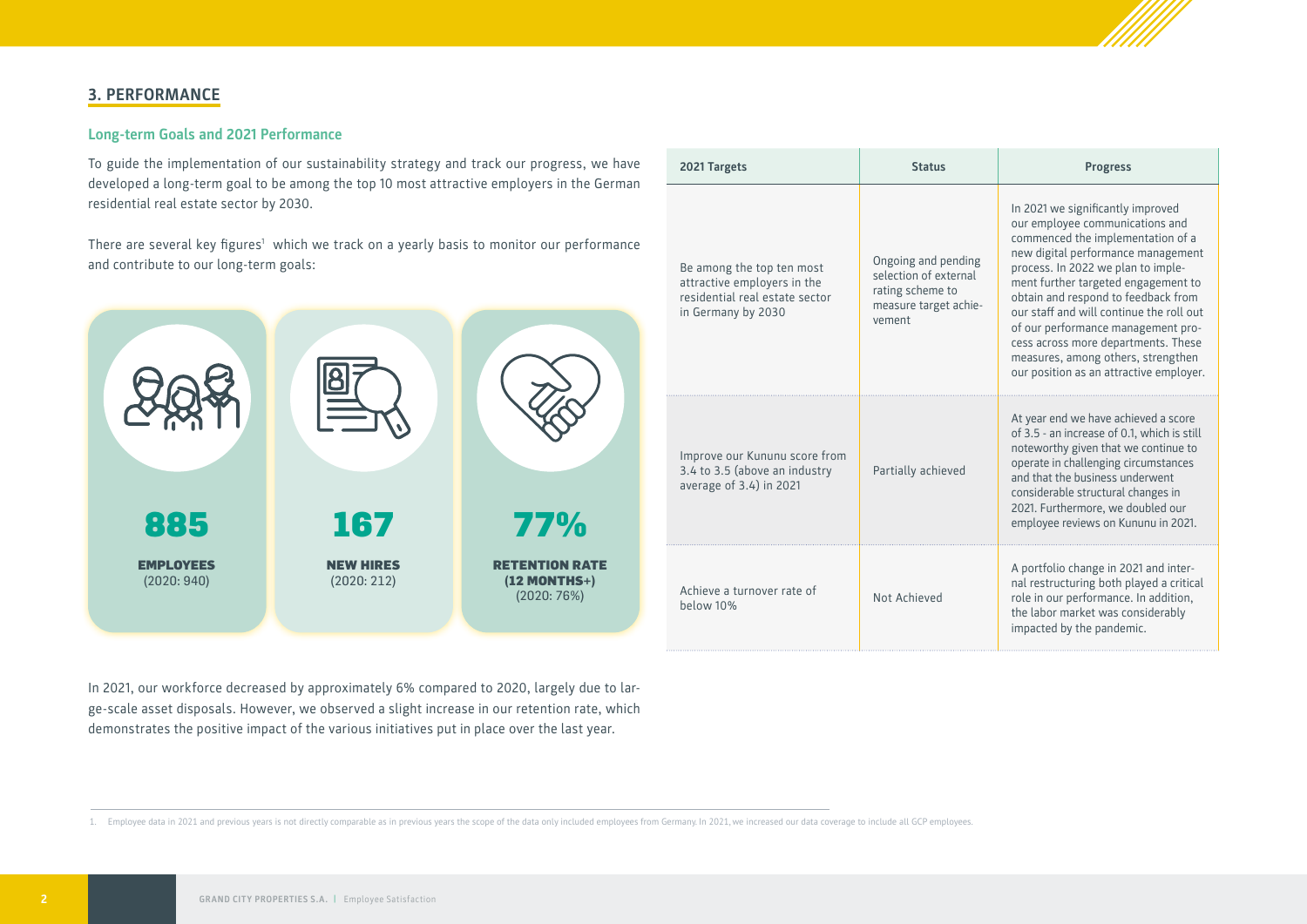### **Significant activities**

### Leveraging the benefits of a combined management approach to HR management

In 2021, the most significant activity which took place across our Human Resources (HR) department was its full integration with the Aroundtown HR department. This change was made necessary by the accounting consolidation of GCP by Aroundtown, which commenced in the third quarter of the year, and the resulting treatment of Aroundtown's investment in GCP as a position of de facto control as defined under the IFRS. The combining of the two HR departments enables us to increase efficiencies by streamlining the best practice policies and procedures in place in both organizations, including the implementation of the team lead structure, consolidating specialist HR resources such as employee development, and allowing us to obtain a complete overview of performance trends and progress against targets. Moreover, it has given rise to new opportunities for internal promotions and the flexibility for some employees to move teams or take on a more specialist role. The consolidation of the two companies has also resulted in the streamlining of best practice policies and procedures, particularly with regards to the management of ESG aspects such as employee satisfaction and wellbeing; tenant engagement and energy efficiency; and embedding a culture of open, effective communication - understanding what matters most to our employees.

As GCP understands the importance of listening to employees' needs and adjusting practices and procedures to increase levels of employee satisfaction, in 2021 we launched the GCP

employee survey, which enabled us to gain useful feedback on employees' perceptions of the positive attributes of GCP as an employer and ascertain insights into areas for improvement. In the upcoming year, we are considering more regular engagement surveys with employees to help us create a more successful working environment by involving the whole organization in increasing engagement and self-leadership.

Among the latter, communication was identified as a key aspect, and in 2021 we channeled significant efforts into developing and embedding a more open and effective dialogue with employees. As a starting point, this included more frequent digital communications between the management team and staff and the creation of a channel where questions and responses can be posted. At the end of the year, the management addressed all employees in a video covering the growth and development of the company in 2021. One central message was that we set each other up for success and the management thanked employees for their motivation and engagement despite the challenging times.

### Continued support for employees through the COVID-19 pandemic

During what has been a very challenging two years for many of our employees, we have sought to show our appreciation for their hard work and support them where we can. In 2021 we granted every employee two additional days of annual leave and provided staff based in Berlin with a food and travel subsidy.

We also recognize that parents with young children have

faced particular difficulties during the pandemic, and so our partnership with Voiio allows parents to book a range of online and offline activities for their children for free, an initiative that was carried over into 2021. Parents can book lastminute virtual childcare and participate in virtual workshops including coaching programs. Given the lack of segregation between work and home over the past two years, this offers parents the opportunity to take some time for themselves as well as supporting them at work.

### **Priorities for 2022**

We continue to create initiatives to support our employees with their professional growth and development, by enhancing employee engagement through regular surveys encouraging self-leadership and addressing areas for improvement; continuing to implement and expand the use of the digital performance management scheme, launched in 2021, which offers a customized training plan for each employee with access to online performance reviews; improving our Kununu score (an external ranking of employee satisfaction) from 3.4 to 3.5 in 2021 – we aim to reach 3.6 in 2022; and achieving a turnover rate of below 10%.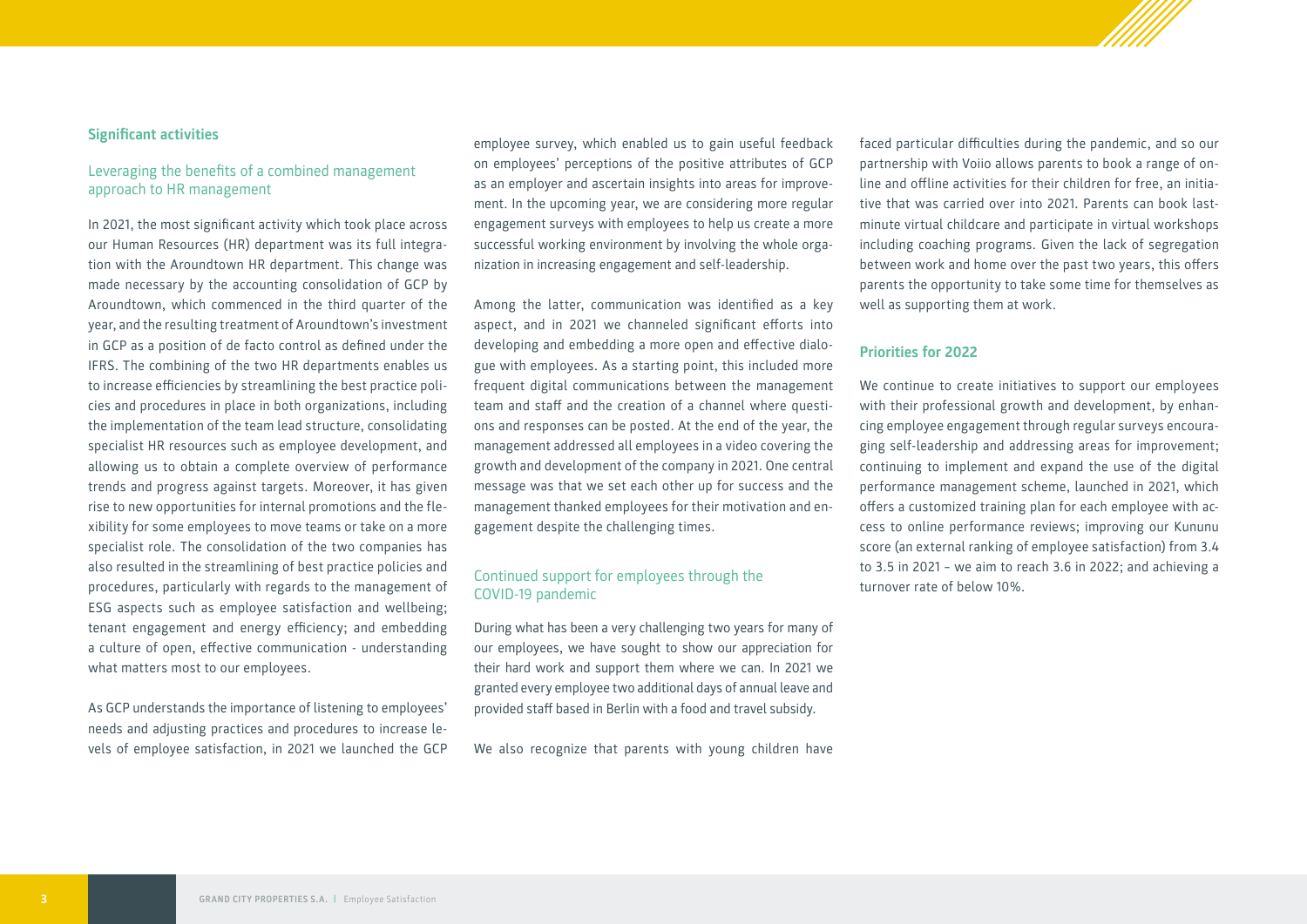## DATA TABLES<sup>2</sup>

| <b>Key figures</b>                                                | <b>Unit</b> | 2019         | 2020 | 2021                  |                  | <b>Key figures</b>                          | <b>Unit</b> | 2019     | 2020     | 2021                         |                  |
|-------------------------------------------------------------------|-------------|--------------|------|-----------------------|------------------|---------------------------------------------|-------------|----------|----------|------------------------------|------------------|
| <b>Number of employees</b>                                        |             |              |      | <b>GCP</b><br>Germany | <b>GCP Total</b> | New employee hires and<br>employee turnover |             |          |          | <b>GCP</b><br><b>Germany</b> | <b>GCP Total</b> |
| Number of FTEs                                                    |             | 945          | 859  | 770                   | 809              | Total number of new employee hires          |             | 428      | 212      | 154                          | 167              |
| Total number of employees<br>(permanent and temporary)            |             | 1033         | 940  | 845                   | 885              | Female                                      |             | 132      | 98       | 51                           | 58               |
| Female                                                            |             | 525          | 493  | 427                   | 447              | Male                                        |             | 296      | 114      | 103                          | 109              |
|                                                                   |             |              |      |                       |                  | Age group <30                               |             | 145      | 80       | 64                           | 68               |
| Male                                                              |             | 508          | 447  | 418                   | 438              | Age group 30-50                             |             | 222      | 110      | 73                           | 82               |
| Total number of permanent employees                               |             | 633          | 640  | 622                   | 661              | Age group >50                               |             | 61       | 22       | 17                           | 17 <sup>2</sup>  |
| Female                                                            |             | 341          | 350  | 342                   | 362              | €<br>Hiring cost per new employee           |             | 651      | 1,206    | 1,769                        | 2,364            |
| Male                                                              |             | 292          | 290  | 280                   | 299              | Percentage of open positions filled         |             |          |          |                              |                  |
| Total number of temporary emp-<br>loyees                          |             | 400          | 300  | 223                   | 224              | by internal candidates                      | %           | 18       | 37       | 40                           | 38               |
| Female                                                            |             | 184          | 143  | 85                    | 85               | Rate of new employee hires                  |             |          |          | <b>GCP</b><br><b>Germany</b> | <b>GCP Total</b> |
| Male                                                              |             | 216          | 157  | 138                   | 139              | Female<br>%                                 |             | 31       | 46       | 33                           | 35               |
| Total number of full-time employees                               |             | 927          | 843  | 756                   | 793              | Male                                        | %           | 69       | 54       | 67                           | 65               |
| Female                                                            |             | 448          | 419  | 355                   | 374              | All employees<br>$\%$                       |             | 41       | 23       | 18                           | 19               |
| Male                                                              |             | 479          | 424  | 401                   | 419              | <b>Employee initiated turnover</b>          |             |          |          | <b>GCP</b><br><b>Germany</b> | <b>GCP Total</b> |
| Total number of part-time employees                               |             | 106          | 97   | 89                    | 92               |                                             |             |          |          |                              |                  |
| Female                                                            |             | 77           | 74   | 72                    | 73               | Total number of employee turnover           |             | 157      | 126      | 137                          | 147              |
| Male                                                              |             | 29           | 23   | 17                    | 19               | Female                                      |             | 79       | 58       | 67                           | 73               |
| Number of apprentices                                             |             | 37           | 25   | 21                    | 21               | Male                                        |             | 78       | 68       | 70                           | 74               |
| Number of apprentices who success-<br>fully completed their exams |             | $\mathbf{1}$ | 19   | 9                     | 9                | Age group <30<br>Age group 30-50            |             | 50<br>84 | 49<br>65 | 42<br>76                     | 47<br>81         |
| Number of apprentices subsequently<br>hired                       |             | $\mathbf{1}$ | 11   | 4                     | $\overline{4}$   | Age group > 50                              |             | 23       | 12       | 19                           | 19               |

1. In 2021, we increased the scope of our HR data to include all employees. Previously, HR data only included Germany-based employees, therefore 2021 and previous year's performance is not directly comparable.